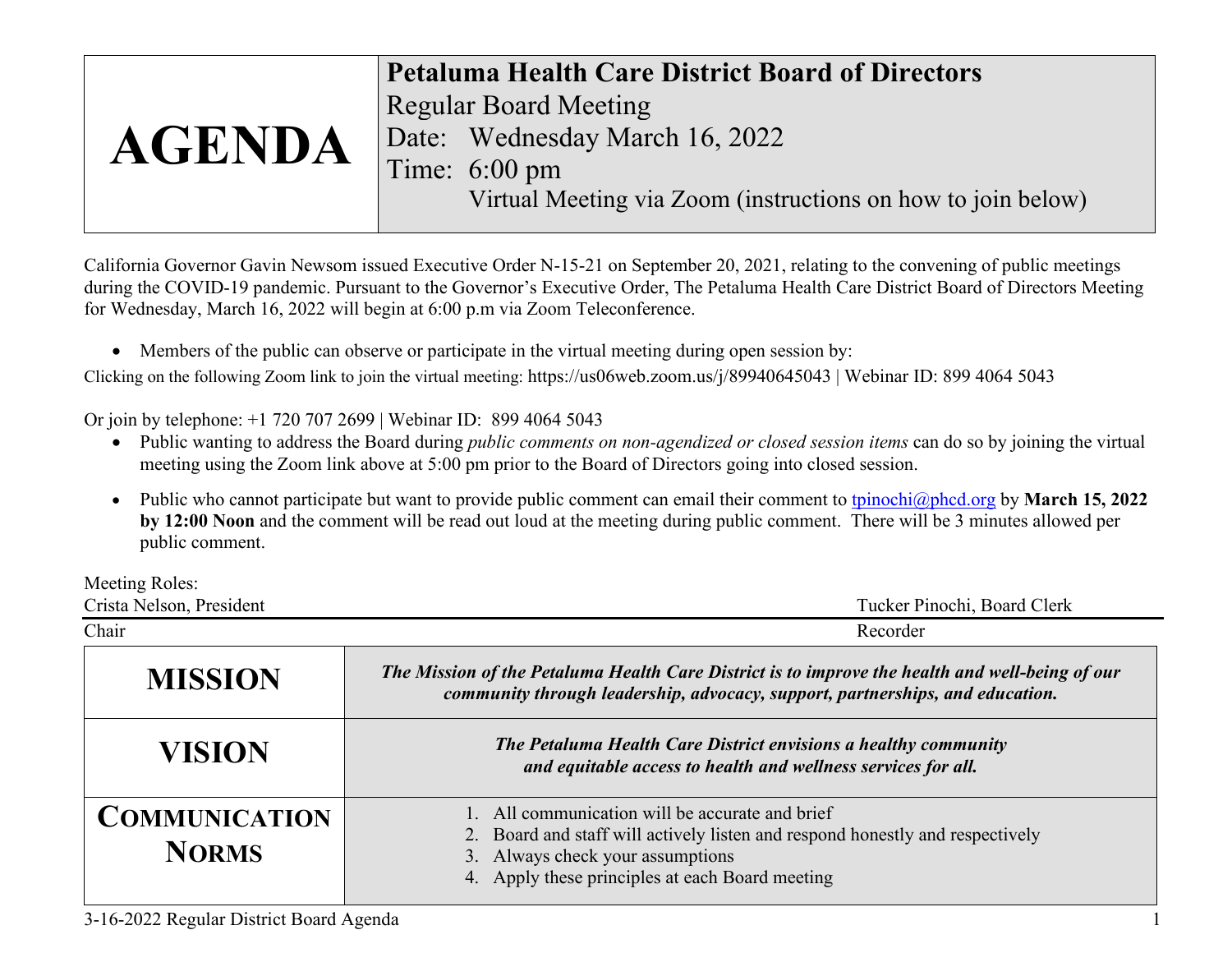The Board values public comments and wishes to convey that although Board members cannot discuss items that are not on the agenda, they listen carefully and appreciate and value input from the public.

There are two opportunities to address the Board during the Board meeting. The first opportunity is during *Public Comments* where the public is invited to make comments on items that are not listed on the current agenda. Public comments are limited to 3 minutes per person. The Board is scheduled to receive no more than 15 minutes of public comments in total unless the Board approves a longer period. If more than three persons wish to address the Board on the same topic, they are encouraged to select a spokesperson. The Board does not take action or discuss items not appearing on the agenda.

The second opportunity for public input is before the Board discusses and takes action on a specific Agenda item. The Petaluma Health Care District is governed by a publicly elected five-member Board of Directors to serve Southern Sonoma County. Board of Directors meetings are typically held on the third Wednesday of each month starting at 5:00 PM unless otherwise noticed. Copies of agendas and approved minutes are available on the PHCD website, [www.phcd.org.](http://www.phcd.org/)

| <b>AGENDA ITEM</b>                                                                                                                                                                                                                                                                                                                                                                                                                                                                                                                                                      | <b>METHOD</b>     | <b>RESPONSIBILITY</b>                                                       |
|-------------------------------------------------------------------------------------------------------------------------------------------------------------------------------------------------------------------------------------------------------------------------------------------------------------------------------------------------------------------------------------------------------------------------------------------------------------------------------------------------------------------------------------------------------------------------|-------------------|-----------------------------------------------------------------------------|
| <b>1. CALL TO ORDER</b><br>In Memoriam: Fred Groverman, DVM<br>Roll Call<br>Call for Conflict<br>Mission and Vision                                                                                                                                                                                                                                                                                                                                                                                                                                                     |                   | Crista Nelson,<br><b>Board President</b>                                    |
| 2. CONSENT CALENDAR: The following items are considered routine and non-<br>controversial and will be enacted by one motion as recommended. At the request of the<br>Board of Directors, a specific item may be discussed and/or removed from the Consent<br>Calendar for separate action.<br>Approval of Mar. 16, 2022 PHCD Board Agenda<br>Approval of Feb. 16, PHCD Board Meeting Minutes<br>$\bullet$<br>Approval of Jan. 31, 2022 Financial Statements<br>$\bullet$<br>Resolution #2-22: Gov. Code $\S$ 54952(B): Authorizing Teleconference Meetings<br>$\bullet$ | Motion and Action | Crista Nelson,<br><b>Board President</b>                                    |
| <b>3. BOARD COMMENTS</b><br>52 Ways to be a Better Board: Chapters 19, 20<br>Petaluma Valley Hospital Community Board Update                                                                                                                                                                                                                                                                                                                                                                                                                                            | Informational     | Crista Nelson,<br><b>Board President</b><br>Jeffrey Tobias, MD<br>Treasurer |
| 4. PUBLIC COMMENTS (non-agenda items)                                                                                                                                                                                                                                                                                                                                                                                                                                                                                                                                   | Informational     |                                                                             |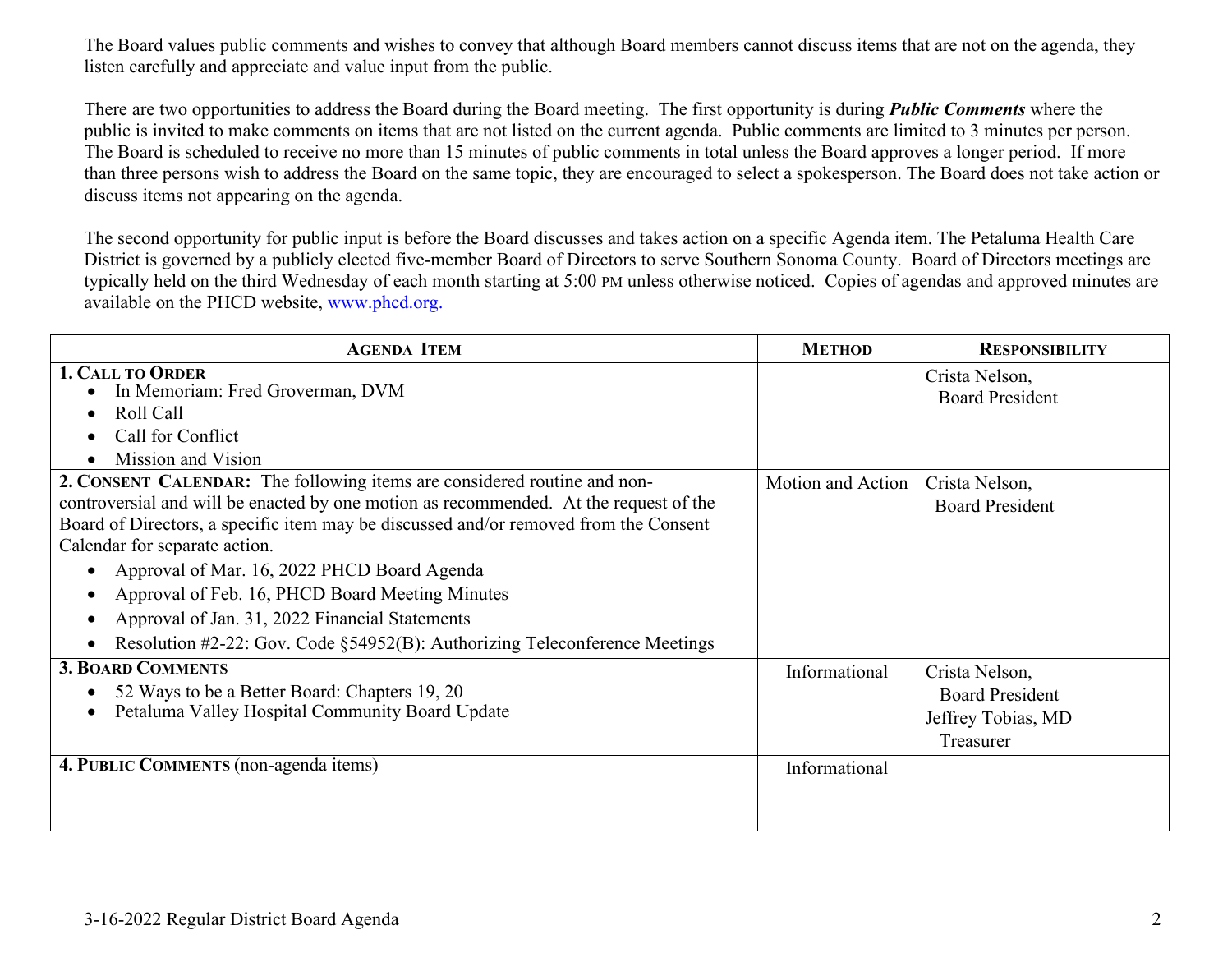| 5. FINANCIAL SUSTAINABILITY                                                  | Informational/ | Andrew Koblick,        |
|------------------------------------------------------------------------------|----------------|------------------------|
| Mar. 3, 2022 Finance Committee Meeting Minutes<br>$\bullet$                  | Discussion/    | Controller             |
| <b>Business Development Update</b>                                           | Action         | Jonathan Spees,        |
|                                                                              |                | Consultant             |
| <b>Public Comments</b>                                                       |                |                        |
| 6. RFP RESPONSES FOR BRANDING, LOGO, AND WEBSITE DEVELOPMENT PARTNERSHIP     | Discussion /   | Ramona Faith,          |
| RAD Web Marketing / Resonate Social<br>$\bullet$                             | Action         | <b>CEO</b>             |
| Flannel                                                                      |                |                        |
| Design Guild<br><b>Public Comments</b>                                       |                |                        |
| 7. DISC. / APPROVAL: AMENDMENTS TO PHF ARTICLES OF INCORPORATION, BYLAWS     | Discussion/    | Ramona Faith,          |
| Amended and Restated Articles of Incorporation                               |                | <b>CEO</b>             |
| <b>Amended PHF Bylaws</b>                                                    | Action         |                        |
| <b>Public Comments</b>                                                       |                |                        |
| <b>8. ADMINISTRATIVE REPORTS</b>                                             | Informational/ | Crista Nelson,         |
| President's Report                                                           | Discussion/    | <b>Board President</b> |
| CEO report                                                                   | Action         | Ramona Faith,          |
| Our Kids Our Future: Revenue Measure Endorsement<br>$\circ$                  |                | <b>CEO</b>             |
| Social Media Archiving – Complying with the CA Public Records Act<br>$\circ$ |                |                        |
| <b>Board Committees</b><br>$\circ$                                           |                |                        |
| <b>Transition to In-Person Meetings</b><br>$\circ$                           |                |                        |
| Petaluma SAFE Team<br>$\circ$                                                |                |                        |
| District News/Articles/Ads                                                   |                |                        |
| <b>Public Comments</b>                                                       |                |                        |
| 9. INFORMATIONAL ITEMS                                                       | Informational  | Ramona Faith,          |
| <b>Upcoming Events:</b>                                                      |                | <b>CEO</b>             |
| CHIPA Quarterly Apr. 12, 2022<br>$\circ$                                     |                |                        |
| Blue Zones Community Kick Off: May 17-19, 2022<br>$\circ$                    |                |                        |
| PEF Bash Sep. 10, 2022<br>$\circ$                                            |                |                        |
| <b>General News</b>                                                          |                |                        |
| 10. ANNOUNCEMENT OF CLOSED SESSION ITEMS:                                    | Informational  | Crista Nelson,         |
| • Government Code §54957.6 Employee matters                                  |                | <b>Board President</b> |
| <b>Public Comments</b>                                                       |                |                        |
| 11. ADJOURN TO CLOSED SESSION                                                |                | Crista Nelson,         |
| Government Code §54957.6 Employee matters                                    |                | <b>Board President</b> |
| <b>12. ADJOURN TO OPEN SESSION</b>                                           | Informational  | Crista Nelson,         |
| Summary Report on Decisions Taken During Closed Session<br>$\bullet$         |                | <b>Board President</b> |
|                                                                              |                |                        |
| 14. ADJOURN                                                                  |                | Crista Nelson,         |
| Next Regular Board Meeting Apr. 20, 2022<br>$\bullet$                        |                | <b>Board President</b> |

3-16-2022 Regular District Board Agenda 3